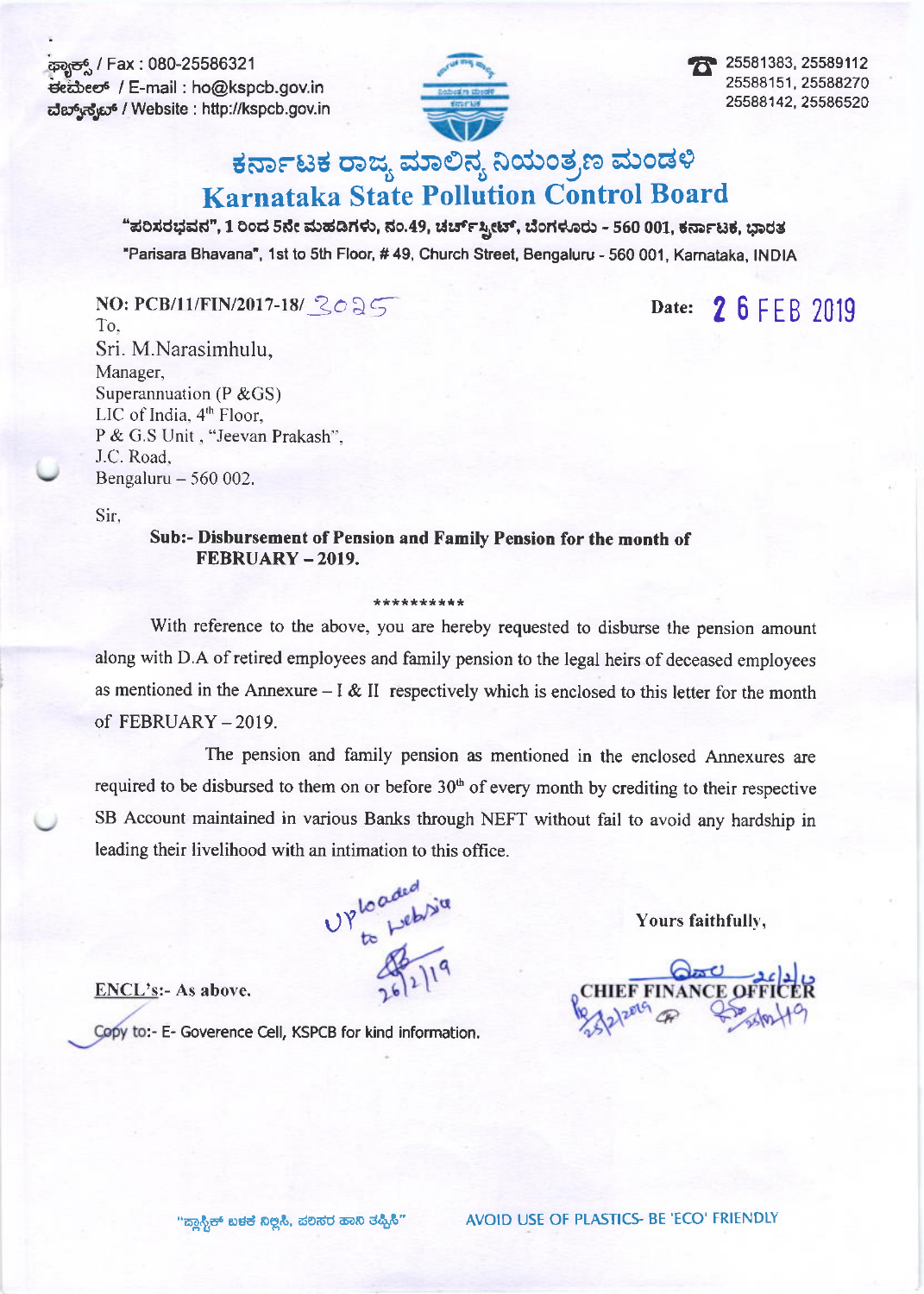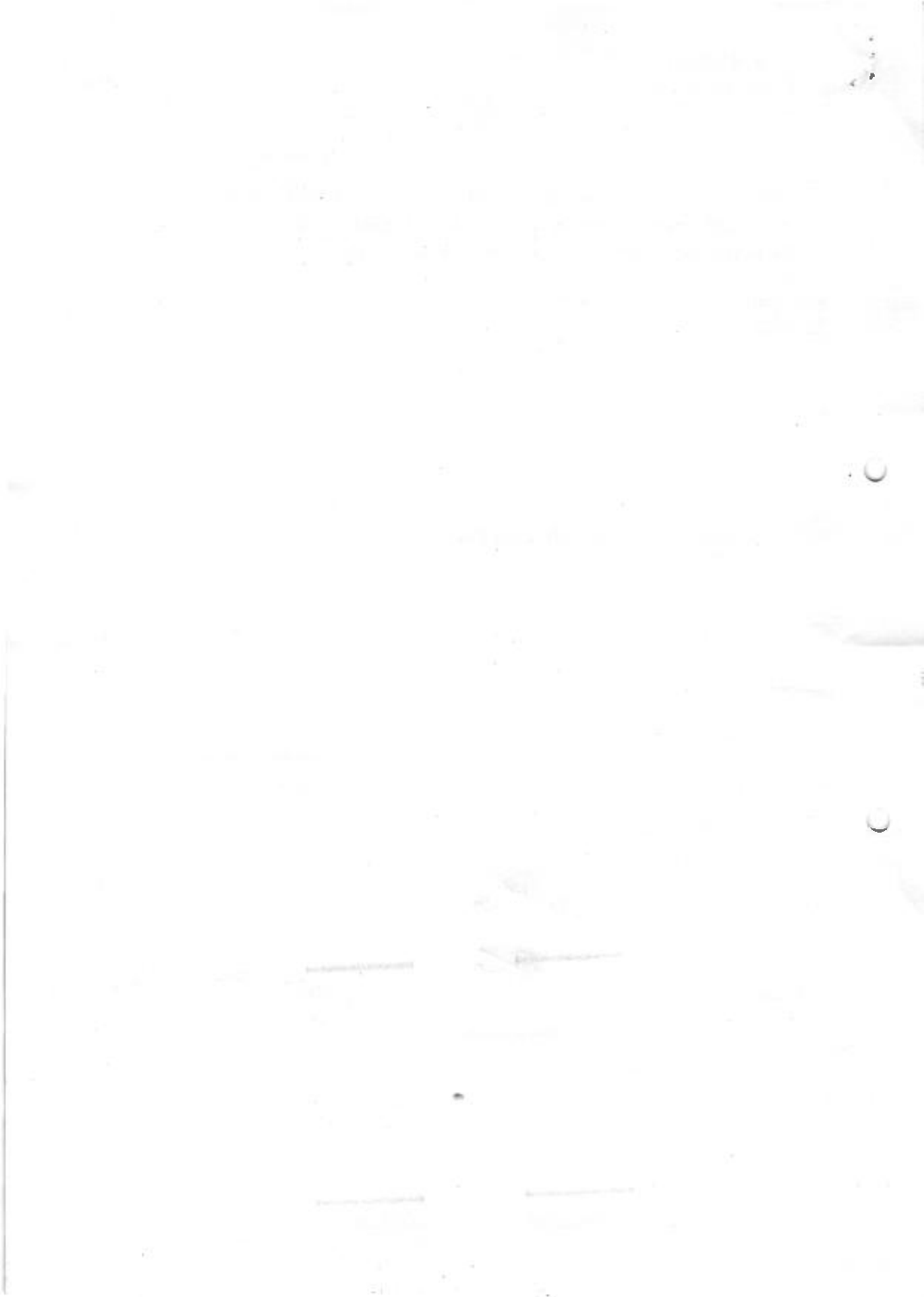### ANNEXURE -1

Statement showing the details of monthly pension to be disbursed to the following retired employees of K,S,P,C,B for the month of **FEBRUARY- 2019** 

| SI.No                     | Names (Sri/Smt)        | <b>Annuity Number</b> | Pension (Rs.) |
|---------------------------|------------------------|-----------------------|---------------|
| 1                         | Sampangi Ramaiah. C.N. | 30-1170               | 20098         |
| $\overline{2}$            | Sree Rangamma          | 501M0530005886        | 26241         |
| $\overline{\overline{3}}$ | Ramaiah B.             | 501M1007008601        | 46700         |
| $\overline{4}$            | Sreeramalu. N          | 061M0701013225        | 15690         |
| $\overline{5}$            | Shankaramma. M         | 501M0201012086        | 11468         |
| $\overline{6}$            | Bharath Bhushan K.     | 501M1231011694        | 23205         |
| 7                         | Ramakrishna. S         | 061M0121017562        | 45583         |
| 8                         | Shambhavi Kamath       | 061M0101018514        | 20499         |
| $\overline{9}$            | Bheem Naik T.          | 061M0101018552        | 22164         |
| 10                        | Rajeshwari B.N.        | 061M0601020930        | 17242         |
| 11                        | Muralidhara            | 061M0301020672        | 14042         |
| $\overline{12}$           | Narasimhaiah N.        | 061M0601020738        | 25764         |
| 13                        | Kullegowda D.          | 061M0701020892        | 16806         |
| 14                        | Shamanna J.            | 061M0901021242        | 14623         |
| 15                        | Althaf Hussain C.      | 061M1101021698        | 18089         |
| 16                        | Shyamsundar R.         | 061M1101022207        | 44470         |
| 17                        | Shivakumar Nagur       | 061M0401023678        | 16416         |
| 18                        | Vasantha C.            | 061M0501023227        | 23097         |
| 19                        | Ramegowda S.K.         | 061M0701024112        | 22140         |
| 20                        | Krishna                | 061M0701024113        | 16509         |
| 21                        | Shivakumar S.R.        | 061M0401024637        | 9064          |
| 22                        | Eshappa                | 061M1201025433        | 17550         |
| $\overline{23}$           | Siddaraju H.           | 061M0701024114        | 22140         |
| 24                        | Jayapraksh M.N.        | 061M0603030610        | 44992         |
| 25                        | Ningarajappa N.        | 061M0601027289        | 15193         |
| 26                        | Simha M.D.N.           | 061M0601027370        | 46997         |
| 27                        | Venkatasubbarao M.S.   | 061M0801028311        | 19823         |
| 28                        | Sujatha N.R.           | 061M0301030193        | 18413         |
| 29                        | Narayanaswamy C.       | 061M0603030611        | 19304         |
| 30                        | Bhagyavan J.           | 061M0609030713        | 9899          |
| $\overline{31}$           | Basavaraju Urs V.      | 061M0617030831        | 19115         |
| 32                        | Panchaiah Nandikol     | 061M0901032087        | 23097         |
| 33                        | K.S Subbalakshmi       | 061M1222033169        | 19438         |
| 34                        | Vijaylakshmi G.        | 061M0518034247        | 19282         |
| 35                        | Pamila G.              | 061M0601035674        | 14486         |
| 36                        | Shabbir Hussain        | 061M0701036054        | 16562         |
| 37                        | Shivrudraswamy P.      | 061M0701036024        | 26574         |
| 38                        | T.R.Basavarajappa      | 061M0701035818        | 17076         |
| 39                        | Prakash S.             | 061M0701036057        | 20645         |
| 40                        | Madachar               | 061M0701036052        | 10881         |
| 41                        |                        | 061M1001037690        |               |
|                           | Venkatesh A.T          |                       | 19111         |

Page I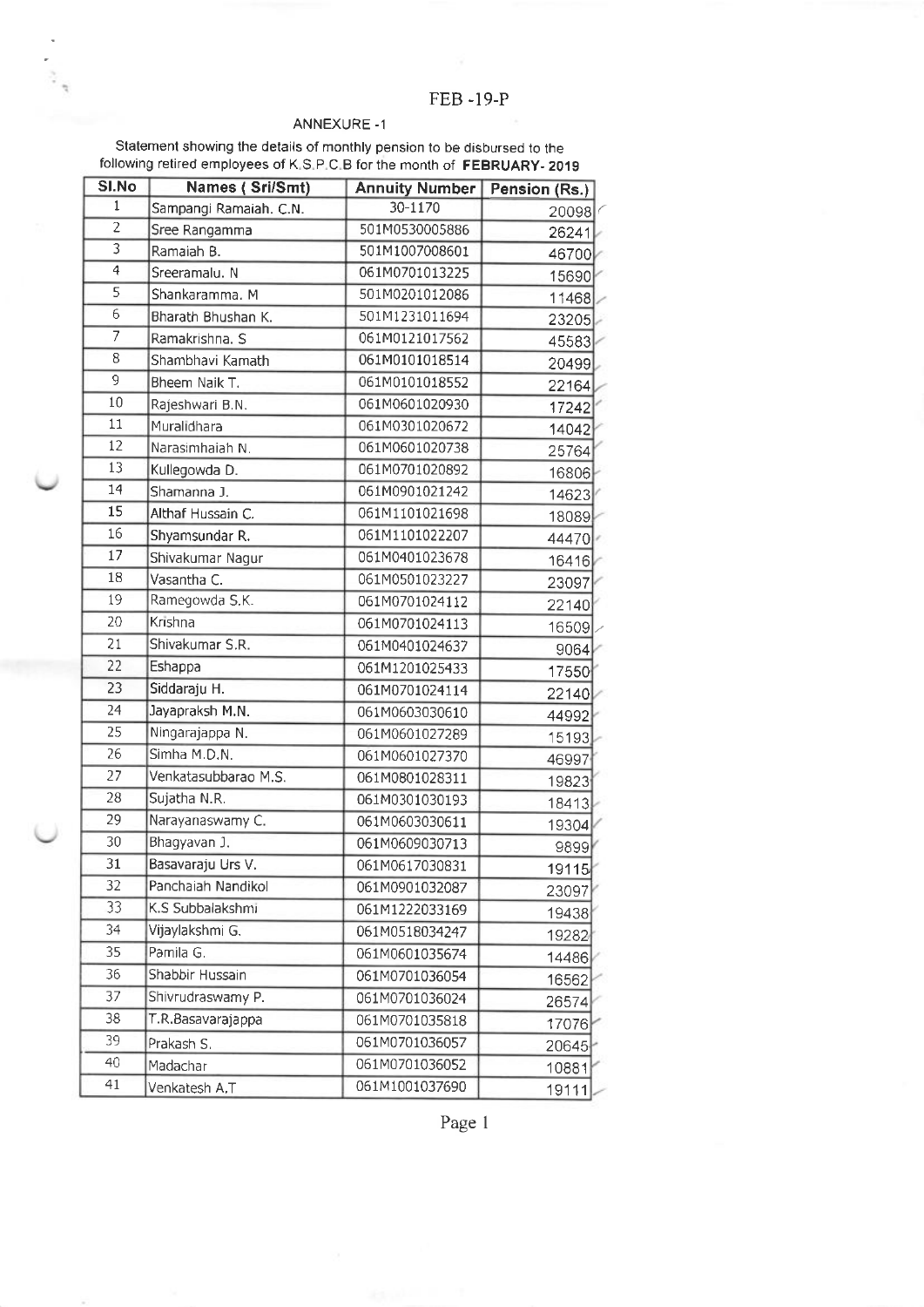| 42              | K.S.Vasuki             | 061M1201038850 | 19206   |
|-----------------|------------------------|----------------|---------|
| 43              | C.Pushpa               | 061M1101038791 | 20311   |
| 44              | M.S.Muralidhara        | 061M0101039277 | 18026   |
| 45              | Siddashetty            | 061M0201039434 | 13146   |
| $\overline{46}$ | Mallappa               | 061M0301039875 | 17843   |
| $\overline{47}$ | A.V.Nagaraj Shetty     | 061M0501040461 | 25885   |
| 48              | R.Shekar               | 061M0501040459 | 13600   |
| 49              | R.N.Wadekar            | 061M1001042768 | 11607   |
| $\overline{50}$ | Manjunagaraju          | 061M1001042783 | 19670   |
| 51              | S.Y.Sampath Kumar      | 061M0801041464 | 21761   |
| 52              | <b>B.H.Venkatesh</b>   | 061M0801041465 | 20231   |
| $\overline{53}$ | Gulab Singh            | 061M0901042748 | 19598   |
| 54              | H.R.Mohan kumar        | 061M0901042703 | 18817   |
| 55              | L.Narayana Swamy       | 061M0901042705 | 30617   |
| 56              | R.Raghupathi           | 061M0901042704 | 13355   |
| 57              | Muniyamma              | 061M1201043982 | 8234    |
| 58              | T.R.Rangamma           | 061M1201044284 | 13357   |
| 59              | C.Channaiah            | 061M1201044506 | 26781   |
| 60              | M.R.Rachappana Mata    | 061M0301046257 | 17420   |
| 61              | S.Nanda Kumar          | 061M0201045339 | 46997   |
| 62              | Venkataswamy           | 061M0501040463 | 12729   |
| 63              | R.Narayana Rao         | 061M0701047821 | 13893   |
| 64              | S.Balakrishna          | 061M0701047824 | 22814   |
| 65              | M.P. Thasildhar        | 061M0701047826 | 20706   |
| 66              | V.Ananda               | 061M0701047827 | 23581   |
| 67              | C.Jaya Kumar           | 061M1201049877 | 18909   |
| 68              | Shivagiriyaiah         | 061M0101050270 | 18169   |
| $\overline{69}$ | G.Chandrashekar        | 061M0101050269 | 25972   |
| 70              | C.O. Ahmed Pasha       | 061M0701052394 | 21530   |
| 71              | T.Manjulakshi          | 501200000076   | 23784   |
| 72              | G.Srinivasa Murthy     | 501200000074   | 18097   |
| 73              | <b>B.G.Jekinakatti</b> | 501200000075   | 16319   |
| 74              | S.Sudha                | 501200000113   | 19998   |
| 75              | Hanumanthappa          | 501200000201   | 17217   |
| 76              | P.M.Shiddanagoudar     | 501200000276   | 23417   |
| 77              |                        | 501200000274   | 15517   |
| 78              | R. Thipperangappa      | 501200000642   | 29671   |
| 79              | N.Lakshman             | 501200000671   |         |
| 80              | K.M.Lingaraju          | 501200000670   | 34188   |
| 81              | C.M.Satheesh           |                | 35068   |
|                 | ShanthaKumari.R        |                | 28202   |
| 82              | Sarathy.P              |                | 21166   |
| 83              | N.Venugopal Murthy     | 501200000882   | 24945   |
|                 |                        | <b>TOTAL</b>   | 1772842 |

FEB -I9-P

WE IN

Chief Finance Officer<br>
Expansion State Pollution Control Board<br>  $\frac{26}{10}$ e || {| Bangalose-569 av1 **Chief** 大文  $\gamma$ 

Page 2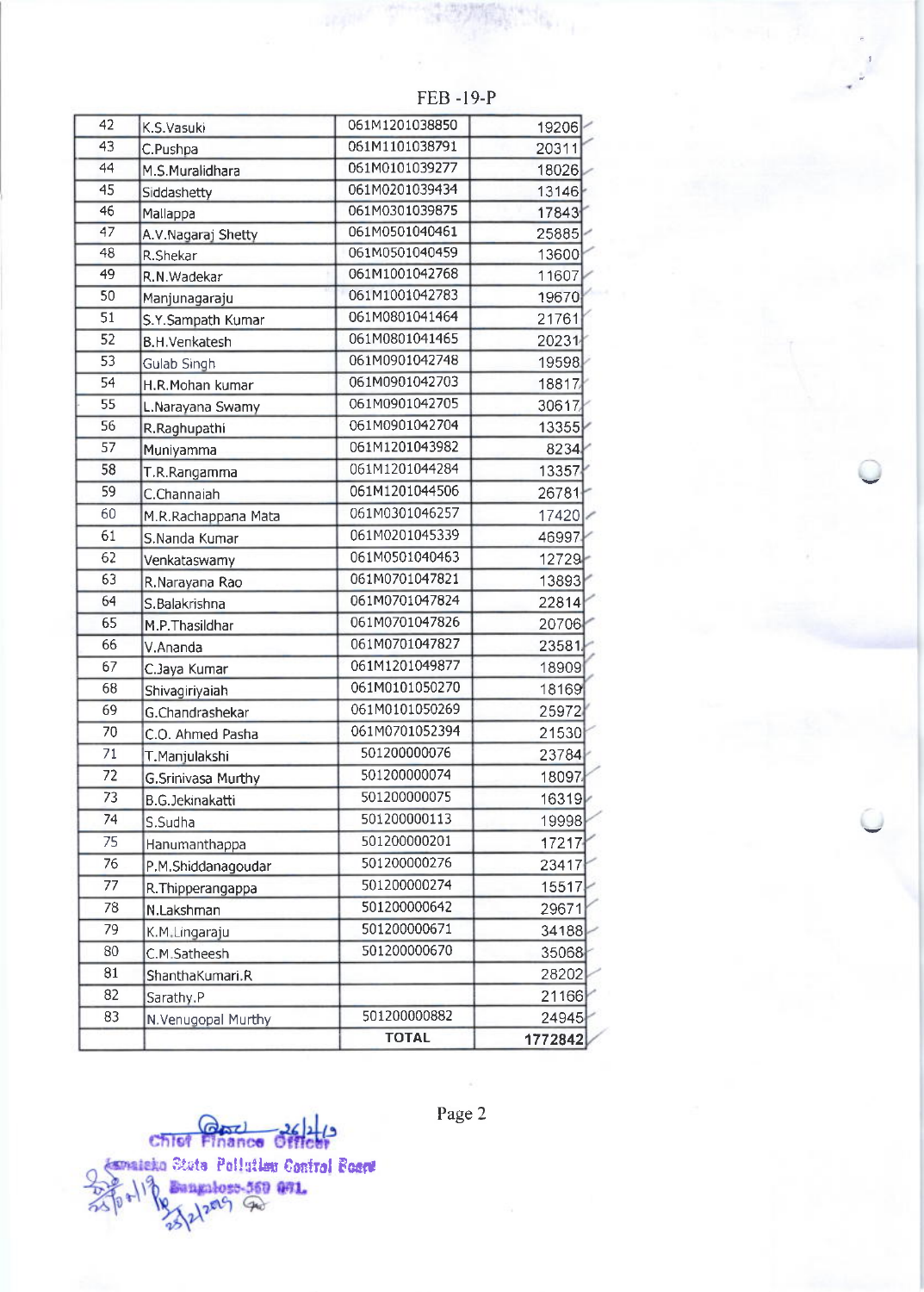# FEB.I9. F

## ANNEXURE - 2

| SI.No          | Name (Sri/Smt)                                         | <b>Annuity Number</b> | <b>Pension</b><br>(Rs.) |
|----------------|--------------------------------------------------------|-----------------------|-------------------------|
| $\mathbf{1}$   | Jayalakshmamma W/o. Muthappa (Late)                    | 06-0256               | 8819                    |
| $\overline{2}$ | Sharadamma W/o. M. Muniraju (Late)                     | 06-0255               | 13538                   |
| 3              | Sharadamma R. W/o. Chandrashekar (Late)                | 501M0312005922        | 15012                   |
| $\overline{4}$ | Suvarnamma B.P.W/o. H. Krishna (Late)                  | 501M0314007626        | 8819                    |
| 5              | W/o. Munivenkatappa (Late)<br>Meenakumari              | 06-0257               | 11059                   |
| 6              | Kavitha W/o. S. Ningaiah (Late)                        | 06-0258               | 11378                   |
| 7              | Chinnalaxmi W/o. N.H.Nagaraju (Late)                   | 501M0516008030        | 14564                   |
| 8              | Chamundi W/o. B.M. Muniswamy (Late)                    | 061M1123016950        | 10364                   |
| 9              | Thangamma T.T. W/o. P.K. Oppen (late)                  | 061M0801016949        | 11182                   |
| 10             | Nirmala B.k. W/o. M. Jayaram (Late)                    | 061M0901018978        | 17273                   |
| 11             | Ramavathi W/o. Mahadeva (Late)                         | 061M0707021693        | 16866                   |
| 12             | Shivalingamma W/o. Thimmaiah (Late)                    | 061M0318021862        | 12364                   |
| 13             | Ayesha Kowsar.S. W/o. Ilyas Pasha (Late)               | 061M0502022681        | 28364                   |
| 14             | Mari Easther K. W/o. J. Pyatric (Late)                 | 061M0401024395        | 19091                   |
| 15             | Renuka Shivappa Bendigeri, W/o Bendigeri S.R. (Late)   | 061M0620024370        | 8819                    |
| 16             | Ramamani.P Sirsi W/o. Sirsi. P.N. (Late)               | 061M1201025516        | 33055                   |
| 17             | M.Lakshmi W/o. Munirama A. (Late)                      | 061M0617030838        | 9382                    |
| 18             | Varamahalakshmi W/o Late.Basavaraju P                  | 061M1117032801        | 22418                   |
| 19             | Sakamma A.K. W/o. Late.Kempanna                        | 061M0518034246        | 10609                   |
| 20             | Sampathkumari P. w/o Late.Balkrishna G                 | 061M0624035341        | 9164                    |
| 21             | Lakshmi Bai. w/o Late.Balajivittal Singh               | 061M0601035949        | 15710                   |
| 22             | Swarnambika w/o Late.J.Renukaradhya                    | 061M0901036659        | 12838                   |
| 23             | Sowbhagyamma.N, w/o. Late.S.MohanKumar                 | 061M1101043120        | 19310                   |
| 24             | Kamakshi, W/o. Late. D. Narayanaswamy                  | 061M1001049205        | 12110                   |
| 25             | Meenakshi, W/o. Late. Bheema Reddy                     | 061M1001049206        | 13091                   |
| 26             | Vinutha.B, W/o. Late. M.S.Anand                        | 061M0101052382        | 21273                   |
| 27             | Geeta Parashuram Lamani, W/o.Late Parashuram<br>Lamani | 061M0501052378        | 8649                    |
|                |                                                        | <b>Total</b>          | 395121                  |

Slatement showing lhe details of monthly Family Pension to be disbursed to the following Legal Heirs of Deceased employees of K.S.P.C.B for the month of FEBRUARY - 2019

Engines State Polistian Canfroi Roard  $\sqrt{\frac{220}{9}}$ o Stata Pollutian Confroi **Coard** 

Page I